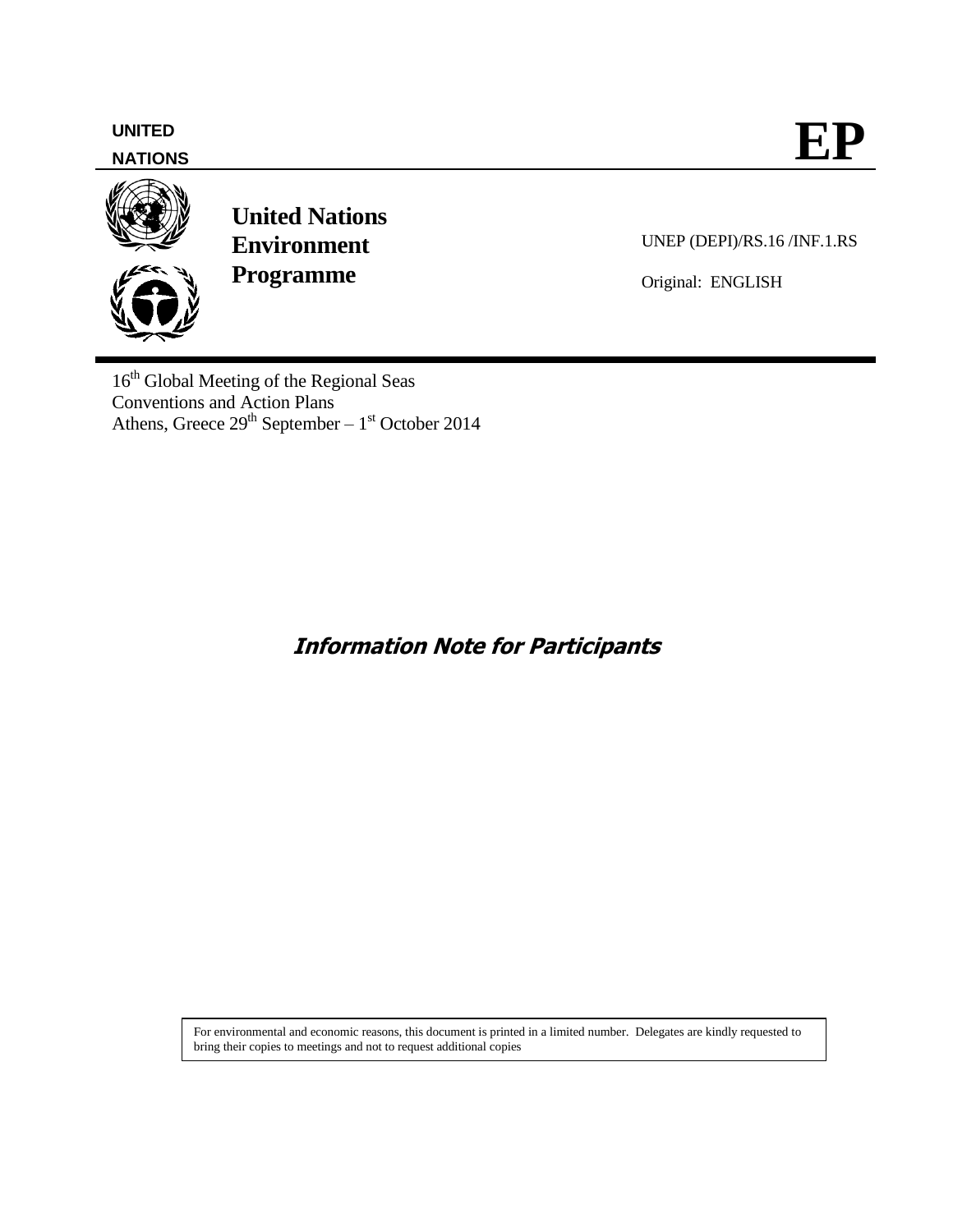

# **16th Global Meeting of the Regional Seas Conventions and Action Plans Athens, Greece 29 September -1 October 2014**



# **INFORMATION DOCUMENT**

## **I Introduction**

The United Nations Environment Programme would like to welcome you to Athens, Greece for the **16th Global Meeting of the Regional Seas Conventions and Action Plans.** 

In this information document you will find practical details related to the conference venue, transport, and hotel reservations.

#### **General Information**



Greece is located in Southern Europe at the crossroads of Europe, Asia and Africa. It consists of a mountainous peninsular mainland jutting out into the sea at the southern end of the Balkans, ending at the Peloponnese peninsula (separated from the mainland by the canal of the Isthmus of Corinth) and features a vast number of islands.

It shares borders with Albania to the northwest, the former Yugoslav Republic of Macedonia and Bulgaria to the North and Turkey to the northeast. Greece has the longest coastline on the Mediterranean basin.

The Mediterranean Sea lies to the south of the mainland, the Aegean Sea to the east and the Ionian Sea to the west. Greece's capital is Athens and other main cities include Thessaloniki and Patras.

Considered the cradle of all Western civilization, Greece is regarded as the birthplace of democracy, Western philosophy, the Olympic Games, Western literature and historiography, political science, major scientific and mathematical principles and Western drama including both tragedy and comedy.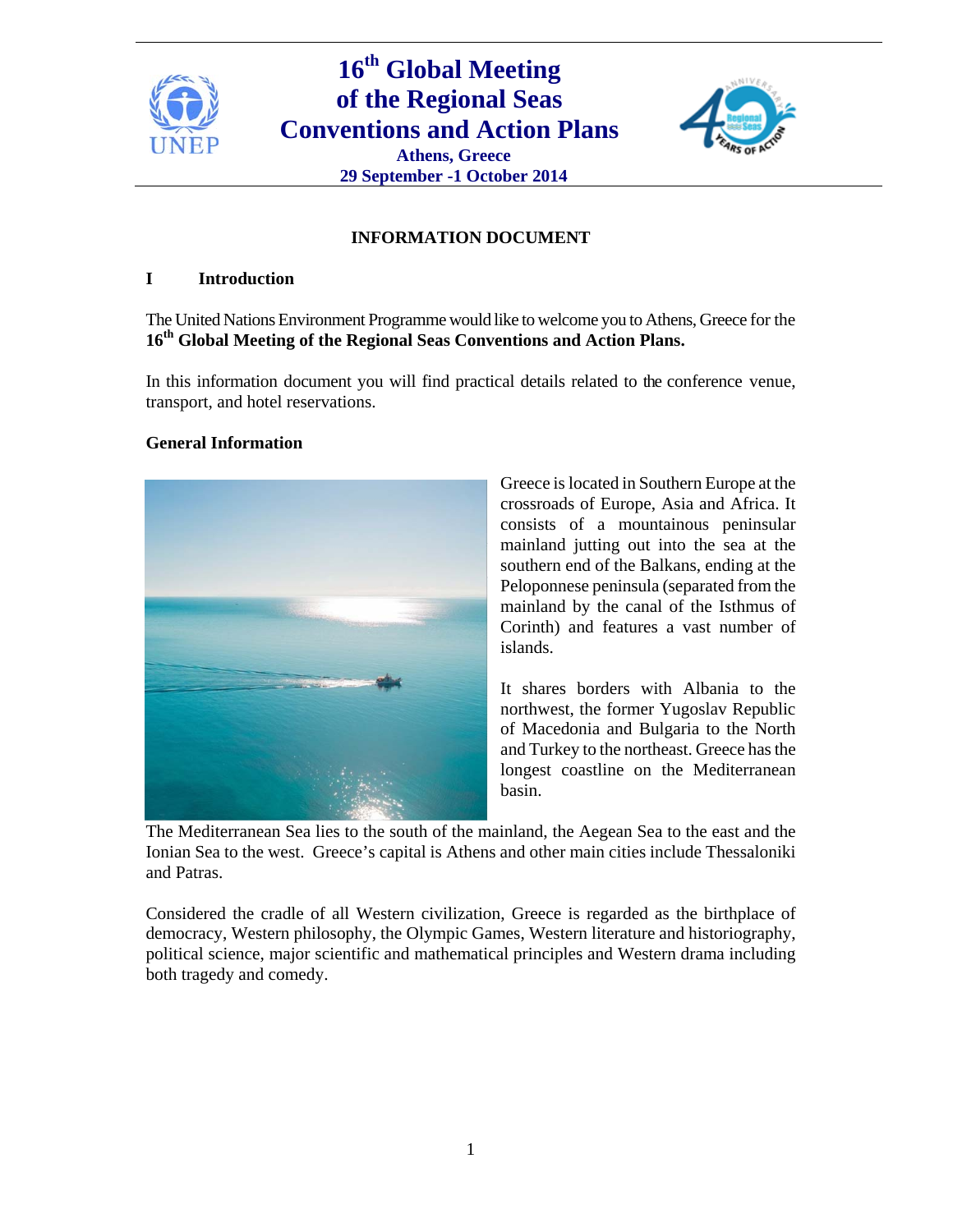## **II Venue**

### **Divani Caravel Hotel**

(Metro station: Evangelismos) 2, Vassileos Alexandrou street 16121 Athens **Greece** e-mail: info@divanicaravel.gr website: http://www.divanis.com/caravel/

### **III Registration and Badges**

To be received at the registration desk on the first day of the meeting.

### **IV Travel**

By air:

### **Athens International Airport - Eleftherios Venizelos** is situated 33 km southeast of Athens.

Transportation from the airport to Athens can be done by taxi, metro or bus:

**Taxis** are available at the designated Taxi waiting area located at Exit 3 of Arrivals Level. A taxi from the airport to Athens city centre costs a flat rate of Euro 35 from 5 am to midnight and Euro 50 from midnight to 5 am.

**Metro (Line 3)** is quite easy to use. The metro station is connected to the airport but requires going up a level from the arrival area (by elevator) and crossing over a pedestrian bridge. Metro tickets can be purchased at the Automatic Ticket Issuing Machines (ATIMs) and from the Ticket Office which are available at the station. The one way ticket costs Euro 8. The metro operates daily from 6:30 am to 11:30 pm and runs every 30 minutes.

*To reach Divani Caravel Hotel, please use Metro Line 3, direction Aghia Marina and get off at Evangelismos Station.* 

For more information, please visit the following website: http://www.stasy.gr/index.php?id=33&no\_cache=1&L=1

**Bus (Line X95)**: a public transport express bus station is located just out of the arrival terminal of the airport. There is a departure every 15 minutes and the service is available 24 hours a day. The ticket costs Euro 5 and can be purchased directly on board. *The closest bus station to Divani Caravel Hotel is "Hilton".*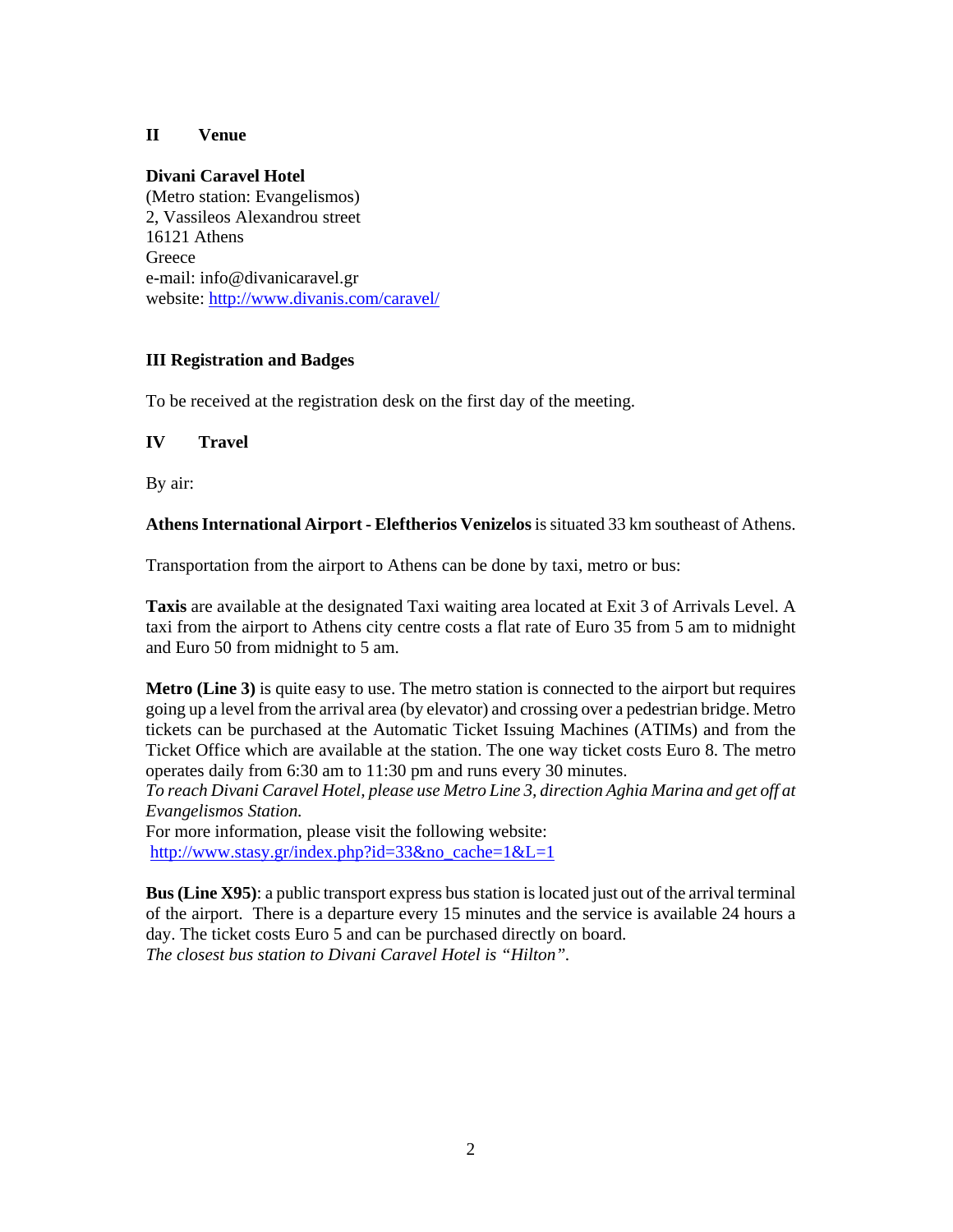# **V Hotels**

Athens counts with a wide provision of accommodation, from international hotel chains to local hotels. You will have to make reservations and pay for the room directly with the hotel and the participants are responsible for any "no-show".

Below is the list of some hotels:

| <b>Hotel</b>                      | <b>UN</b><br>Corporate<br>rates<br>(Euro) | <b>Additional information</b>                                                                                                      |
|-----------------------------------|-------------------------------------------|------------------------------------------------------------------------------------------------------------------------------------|
| Divani Caravel                    | 120                                       | http://www.divanis.com/caravel/<br>Venue of the meeting                                                                            |
| <b>Hilton Hotel</b>               | 186                                       | http://www.hiltonathens.gr<br>walking distance to the venue of the meeting: 2 min                                                  |
| <b>Crowne Plaza</b>               | 120                                       | http://www.hiltonathens.gr<br>walking distance to the venue of the meeting: 10 min                                                 |
| Golden Age                        | 80                                        | http://hotelgoldenage.com/<br>walking distance to the venue of the meeting: 15 min                                                 |
| <b>Stratos</b><br>Vassilikos      | 92                                        | http://www.airotel.gr/<br>walking distance to the venue of the meeting: 15 min                                                     |
| <b>NJV</b><br>Athens<br>Plaza     | 110                                       | http://www.njvathensplaza.gr/en/<br>walking distance to the venue of the meeting: 1 stop away by<br>metro                          |
| <b>Electra Palace</b>             | 165                                       | www.electrahotels.gr<br>Distance to the venue of the meeting: 5 min on foot to<br>"Syntagma" metro station $+1$ stop away by metro |
| <b>St</b><br>George<br>Lycabettus | 145                                       | http://www.sglycabettus.gr/default-en.html<br>walking distance to the venue of the meeting: 20 min                                 |
| King<br>George<br>Palace          | 160                                       | http://www.kinggeorgeathens.com/<br>Distance to the venue of the meeting: 1 stop away by metro                                     |

Above rates are on a bed & breakfast basis

## **VI Passport and Visas**

Passports are required for entry to the country.

Visas are not required by citizens of Member-States of the Schengen Agreement.

Please check with the Embassy of Greece in your home country whether a visa is required. In the affirmative, please make the necessary arrangements to obtain an entry visa as early as possible.

Contact details of Embassies and Consulates of Greece abroad can be found on the website of the Greek Ministry of Foreign Affairs: http://www.mfa.gr/en/appendix/greece-bilateralrelations/f.html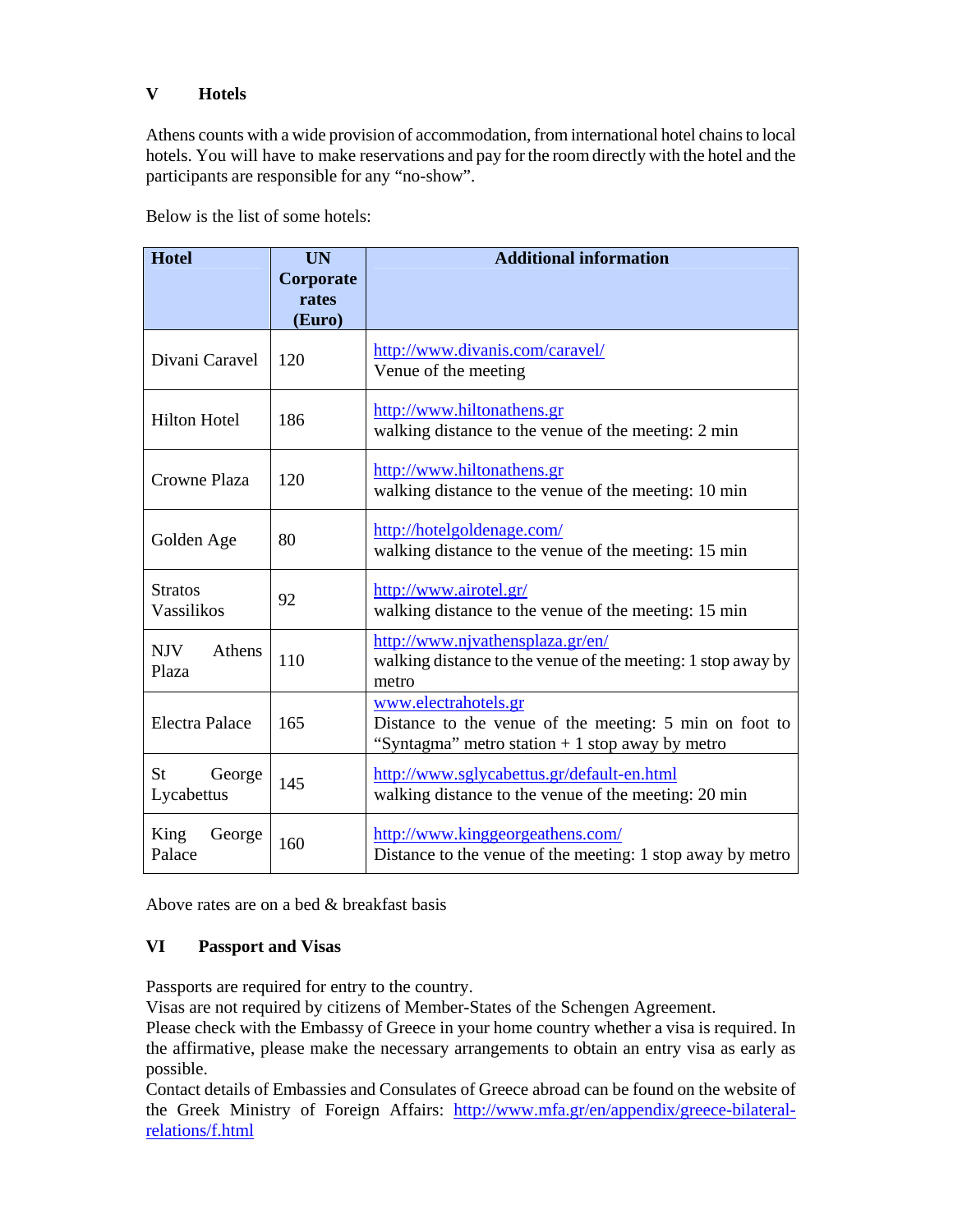# **VII Currency**

The currency in Greece is Euro  $(\bigoplus)$ . The exchange rate is approximately 0.76 to the US Dollar.

Local currency can be obtained at exchange offices or at ATMs at the airport and Athens City Centre.

# **VIII Power Supply**

Power supply is 220/240 volt/60 Hertz. Plugs and sockets use the two and three-pin type. Please make sure to bring along a power adapter for use in Greece.

# **IX Time Zone and Climate**

## **Time Zone:**

Standard time zone: UTC/GMT + 2 hour

## **Climate:**

Greece has a Mediterranean climate.

The warm weather continues into September, although a drop in temperature does occur in this month, leading the way for the cooler autumnal weather. In October, the temperatures remain mild and warm with an increased chance of rain. The average daily temperature for Athens in this period can reach highs of 27°C (84°F) or drop to an average minimum temperature of 17°C  $(66^{\circ}F).$ 

Light clothes with a light jacket or jumper for the evening should be more than sufficient for this period.

# **X Tourism Information**

For information about Greece, please see the website: http://www.visitgreece.gr/

Most banks are open from 8:00 to 2:30 Monday through Friday. Shopping centres are open from 9:00-8:00 Monday through Saturday. Supermarkets are open from 8 am to 9 am on weekdays and from 8 am to 8 am on Saturdays.